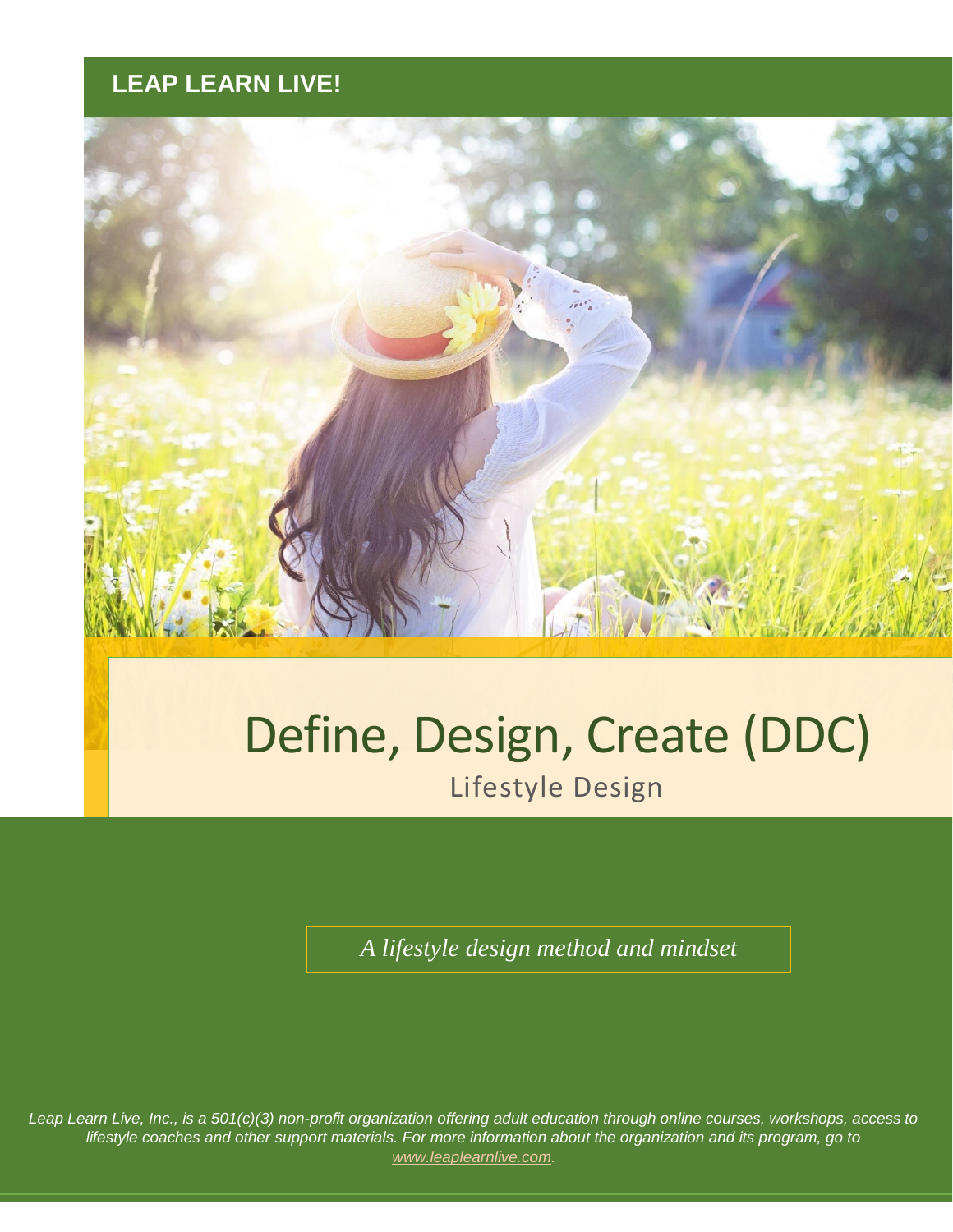## A Personal Approach To Stress-Relief



Everyone gets stressed at times. Let's face it, we stress about our looks, our families, our homes, decisions we need to make, our careers, and a million other things, all in one day. We stress because we don't want to make mistakes that could affect our entire lives and the lives of those we love. One the other hand, stress has never been known to help us solve a problem, make a good choice, or minimize the sting of being forced to make an unexpected change. No, for those situations we need an easy, systematic, go-to method for processing our thoughts and gathering relative information, considering our options, and making a strategic plan of action. To save us from the pain of stress, we need a personal approach to human-centered problem-solving that we can apply to every one of the problems, choices, challenges and changes we face every day.

#### Human-centered Design

Human-centered design (design thinking for short, or DT for shorter), is a collaborative, creative and critical thinking process used by businesses and organizations to ensure the products and services they provide for specific customers will be of value to those customers. Companies like Google and Apple, two of the world's most innovative organizations, have used design thinking to determine ways to anticipate and solve their customers' problems in a human-centered, customer-centric way. So, if design thinking works for mega-max, innovation power-house, companies, why not put it to work for you? And, what if we call it DDC Lifestyle Design Thinking for Women?

#### DDC Lifestyle Design



DDC (Define, Design, Create) Lifestyle Design, is human-centered design centered on *you*. Created by Stacey Clark, M.Ed., an Instructional Designer for Fortune 500 companies, (DDC) is Leap, Learn, Live's answer to human-centered design thinking for women. DDC is an actionoriented method and mindset designed to help women to systematically solve problems, make better choices, overcome challenges, and adapt gracefully to change.

DDC Lifestyle Design will help you to Define, Design and Create solutions, decisions, actionplans and adaption plans all centered on you. DDC helps you take a holistic, balanced approach to dealing with the things that typically stress you. It is a practice at which anyone can become skillful. The more you do it the better you become at it.

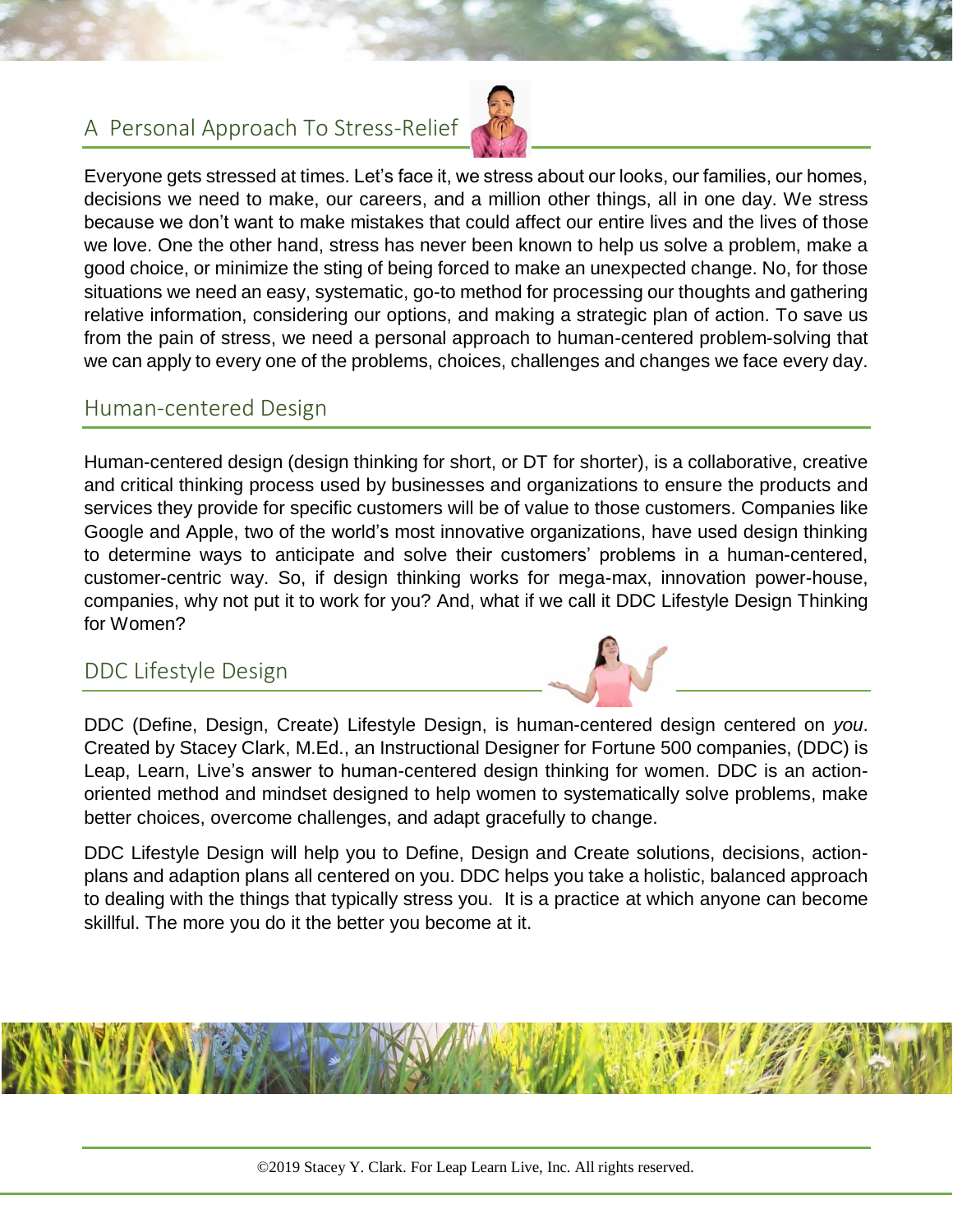## The DDC Method



Define, Design, Create (DDC) says it all.

**Define**: to figure out what something is or what it means. You start by defining the problem, situation or question you are working on or stressing out about.

**Design:** to think creatively and collaboratively to come up with lots of options. You discover and settle on a few possible solution options, and then design a prototyped solution.

*Create*: do stuff, try stuff, get your hands dirty. You use your design to create something that meets the needs of your situation or issue.

The method is iterative so, if you don't DDC (Define, Design, Create) the right solution the first time, you will repeat DDC until you find the one that works, fits and feels good.

The DDC Mindset



The DDC method is simple and can be fun, but it requires the right mindset, i.e., "action required". Having an action-oriented mindset is not always easy, especially if you are stressed, but the sooner you resolve a problem, situation or question, the sooner you can relax and move on to the next one. The whole objective of DDC is to actively try things to see what works quickly and inexpensively (expenses could be money, energy or time!), so that you can move on and try something else if the first pass does not succeed.

When you adopt a DDC mindset, you know there are answers and solutions, and you know it is just a matter of time and effort before you find the one the fits. The key is to tell yourself, "I am going to Define, Design and Create, every time I have a problem, choice, challenge or change creating stress in my life."

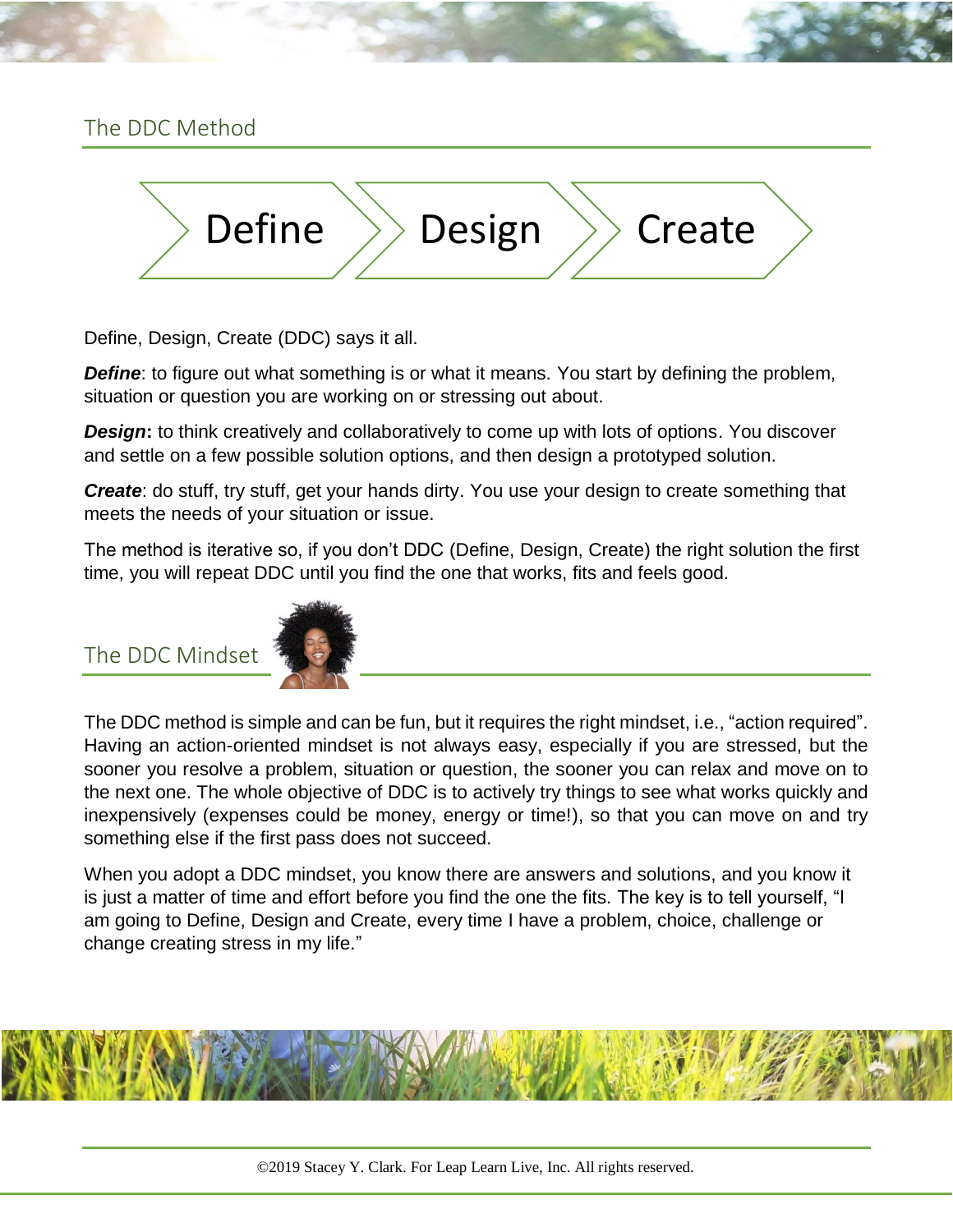## The DDC Lifestyle Design Program Steps



The DDC Lifestyle Design Program is a three-step process.

# **First, Define Your Authentic Self…**

• A necessary preliminary set of exercises to using the DDC method is a self-analysis called Defining Your Authentic Self. It is similar to what big organizations like Google, Amazon and Target do to build a profile or *persona* of specific target audiences or markets. In this case, the specific *persona* is of you. DDC's *Defining Your Authentic Self* is offered through 5-day, 7-day or 10-day challenges. The end result is that you have your own Authentic Lifestyle Manifesto that going forward will help you make decisions, solve problems and find solutions based on your one-true self.

# **Next, Learn and practice using the DDC Method and Mindset…**

• Like any method or process for doing something, DDC takes practice to become proficient. Once you start, however, you won't want to deal with life's issues any other way. We are cooking up lots of opportunities for you to practice using DDC, based on applications that are relative to you.

# **Finally, you are invited to join our L3 community…**

• The L3 community is where we will all share best practices in collaborative, social learning cohorts.

## The DDC Lifestyle Design Program Offers…

- $\checkmark$  Micro-eLearning courses that lead you through the processes needed to define, design, and create.
- $\checkmark$  Full-day, high energy, workshops are also offered for a total immersion into the DDC method.
- $\checkmark$  Cohort coaches are available to work online in small collaborative groups for the 7 and day challenges**.**
- $\checkmark$  Additional materials and support are offered through the LeapLearnLive.com website.